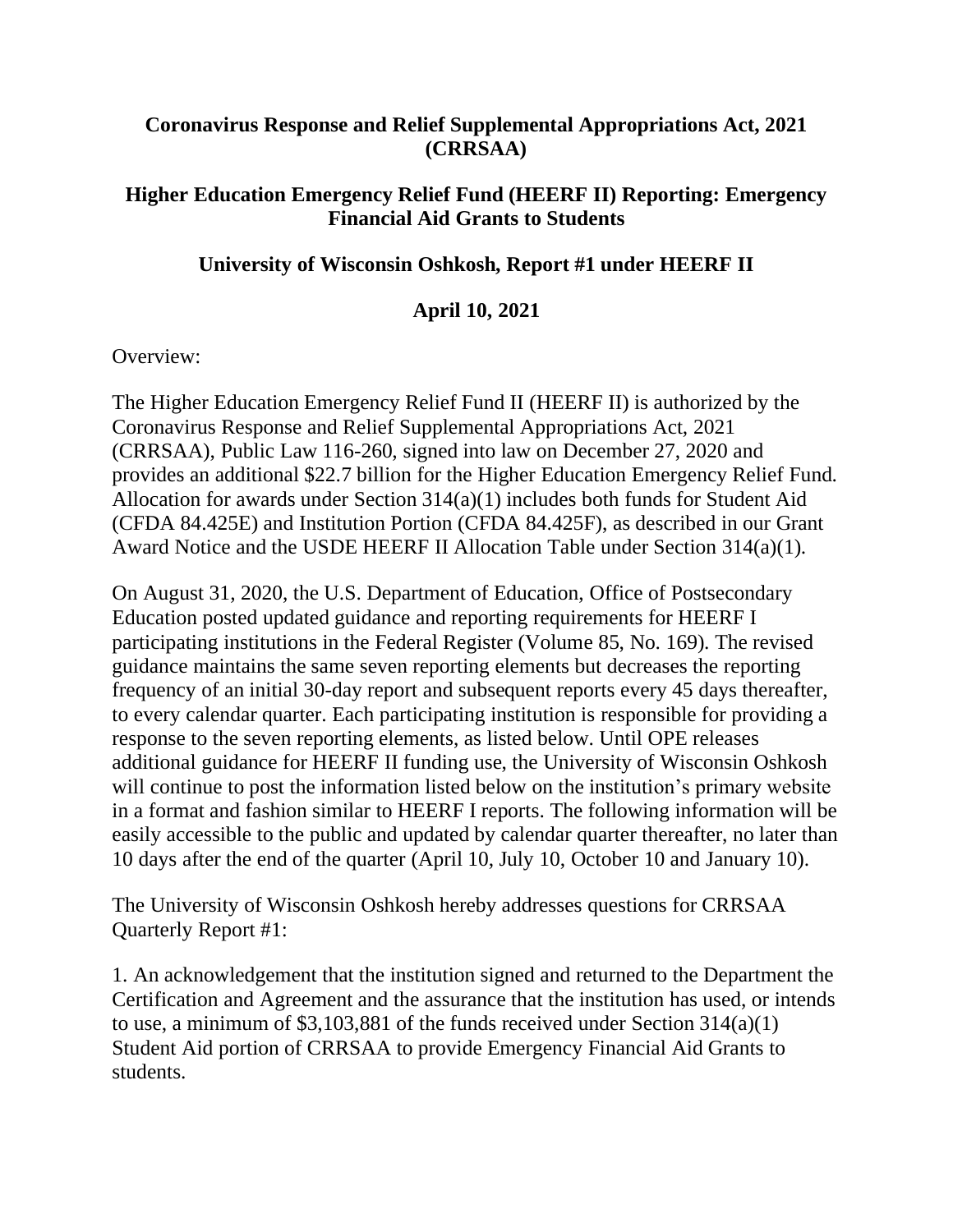UWO Response: No acknowledgement to the U.S Department of Education was required for the HEERF II funding. UW Oshkosh plans to provide the \$3,103,881 to students in an expedited fashion. The previous committee that assisted with the CARES Grant funding worked with the HEERF II funding as well.

2. The total amount of funds that the institution will receive or has received from the Department pursuant to the institution's Certification and Agreement [for] Emergency Financial Aid Grants to Students.

UWO Response: UW Oshkosh received \$3,103,881 in HEERF II funding. As of March 25, 2021, all funds were awarded and disbursed to eligible students. All of the funds were drawn down from the U.S. Department of Education's G5 system.

3. The total amount of Emergency Financial Aid Grants distributed to students under Section 314(a)(1) of CRRSAA (HEERF II) as of the date of submission of the calendar quarter report thereafter).

UWO Response: A total of \$3,103,881 in HEERF II funding was disbursed to students.

4. The estimated total number of students at the institution eligible to participate in programs under Section 484 in Title IV of the Higher Education Act of 1965 and thus eligible to receive Emergency Financial Aid Grants to Students under Section 314(a)(1) (CFDA 84.425.E) of CRRSAA.

UWO Response: Based on the criteria for the HEERF II funding, there were 4,280 students eligible for the award. However, a few students chose to opt out and not receive the funding.

5. The total number of students who have received an Emergency Financial Aid Grant to students under Section 314(a)(1) (CFDA 84.425.E.) of CRRSAA.

UWO Response: UW Oshkosh awarded and disbursed HEERF funding to 4,263 students. The awards ranged from \$450 to \$950 per under graduate student. Graduate students received \$300 each.

6. The method(s) used by the institution to determine which students receive Emergency Financial Aid Grants and how much they would receive under Section 314(a)(1) (CFDA 84.425.E.) of CRRSAA.

UWO Response: Guidance was given to follow the specific criteria which included the following: